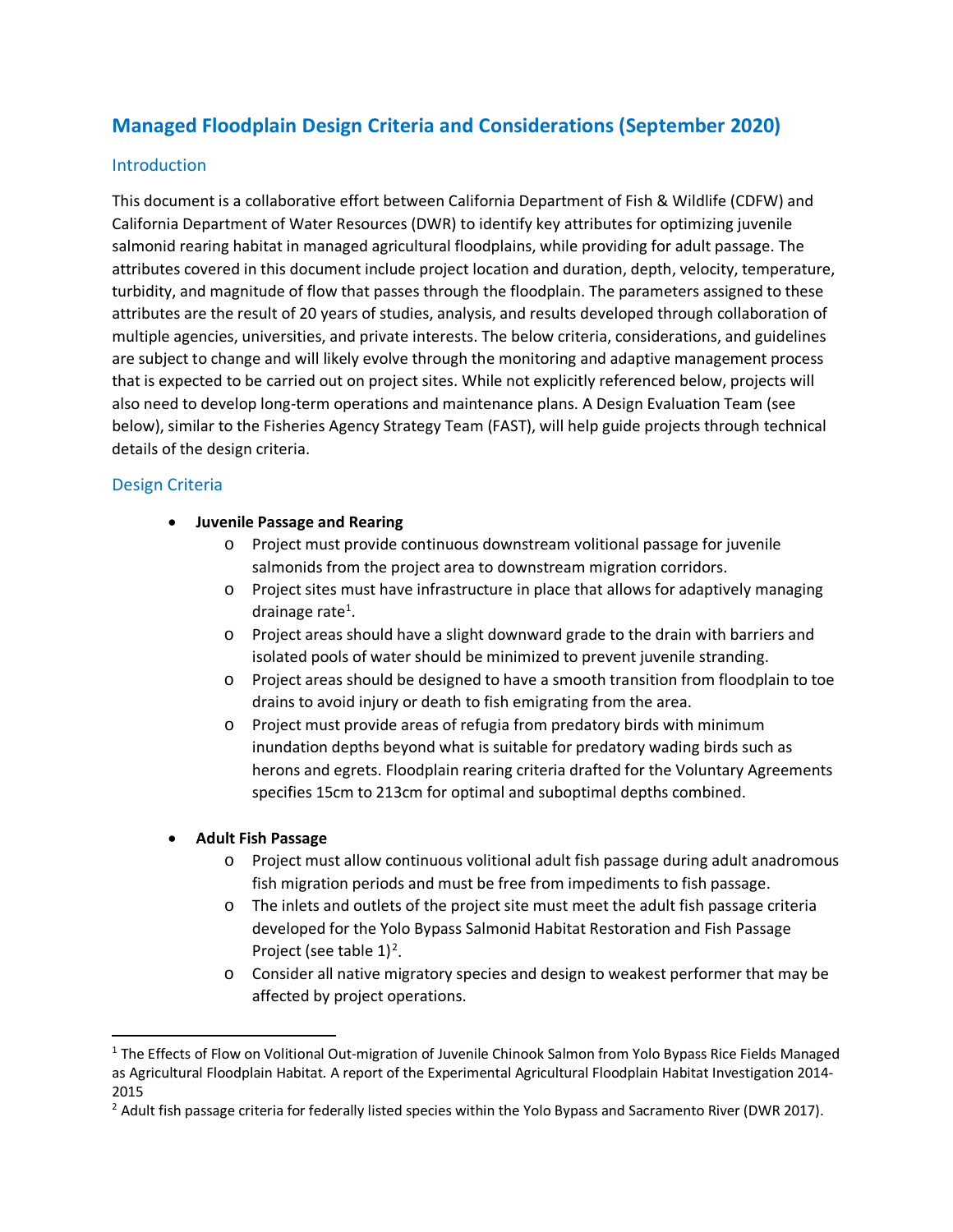#### *Table 1 Adult Fish Passage Criteria*

| <b>Species</b>     | <b>Minimum</b><br>Depth of<br><b>Flow</b><br>(Short<br>Distance) | <b>Minimum</b><br>Depth of<br><b>Flow</b><br>(Long<br>Distance) | <b>Minimu</b><br>m Width | <b>Maximum</b><br><b>Velocity</b><br>(Short<br>Distance) | <b>Maximum</b><br><b>Velocity</b><br>(Long<br>Distance) |
|--------------------|------------------------------------------------------------------|-----------------------------------------------------------------|--------------------------|----------------------------------------------------------|---------------------------------------------------------|
| Adult<br>Sturgeon  | 3 feet                                                           | 5 feet                                                          | 10 feet                  | 6 feet/sec*                                              | 4 feet/sec*                                             |
| Adult<br>Salmonids | 1 foot                                                           | 3 feet                                                          | 4 feet                   | 6 feet/sec                                               |                                                         |

\*Short Distance depth of flow and velocity is for a maximum length of 60 feet

• **Structural Integrity:** Berms such as those used in rice fields are not sufficient to withstand flood flows and will likely not support adequate water depths either<sup>[3](#page-1-0)</sup>. Berms should be reinforced to resist deterioration and scour. Project proponents should work with a Design Evaluation Team (see below) and to develop designs that are capable of withstanding flood flows without deterioration.

## Design Considerations

- **Connectivity**
	- o Hydrology: The volume of water entering the project area from the source river or stream affects the number of juvenile fishes that can be entrained onto seasonally inundated floodplain habitats.
	- o Fish migration timing: Consider salmonid migration timing at project location when planning project operation.
	- o To the extent possible, project sites should be located in close proximity to migration corridors (e.g., toe drains) to avoid fish emigration through long drainage ditches.
	- o Minimize Predation: Provide suitable cover and habitat diversity to minimize exposure to predators. Minimize the use of hard structures within constricted channels, rice checks and long drainage ditches. These structures (including gates and canals) can be exploited by predators as juvenile fish move through the project area<sup>[4](#page-1-1)</sup>.
- **Project Compatibility:** Work with the Design Evaluation Team to determine if project design and operations will be consistent with that of existing or planned projects (e.g. Fremont Weir Notch Project, Fremont Weir Adult Fish Passage Project Sacramento Weir, Wallace Weir, etc.) and the topography around the project area.

<span id="page-1-0"></span><sup>&</sup>lt;sup>3</sup> Sommer et al 2020. Farm to Fish: Lessons from a Multi-Year Study on Agricultural Floodplain Habitat

<span id="page-1-1"></span><sup>4</sup> Grossman, G. D. (2016). Predation on fishes in the Sacramento–San Joaquin Delta: current knowledge and future directions.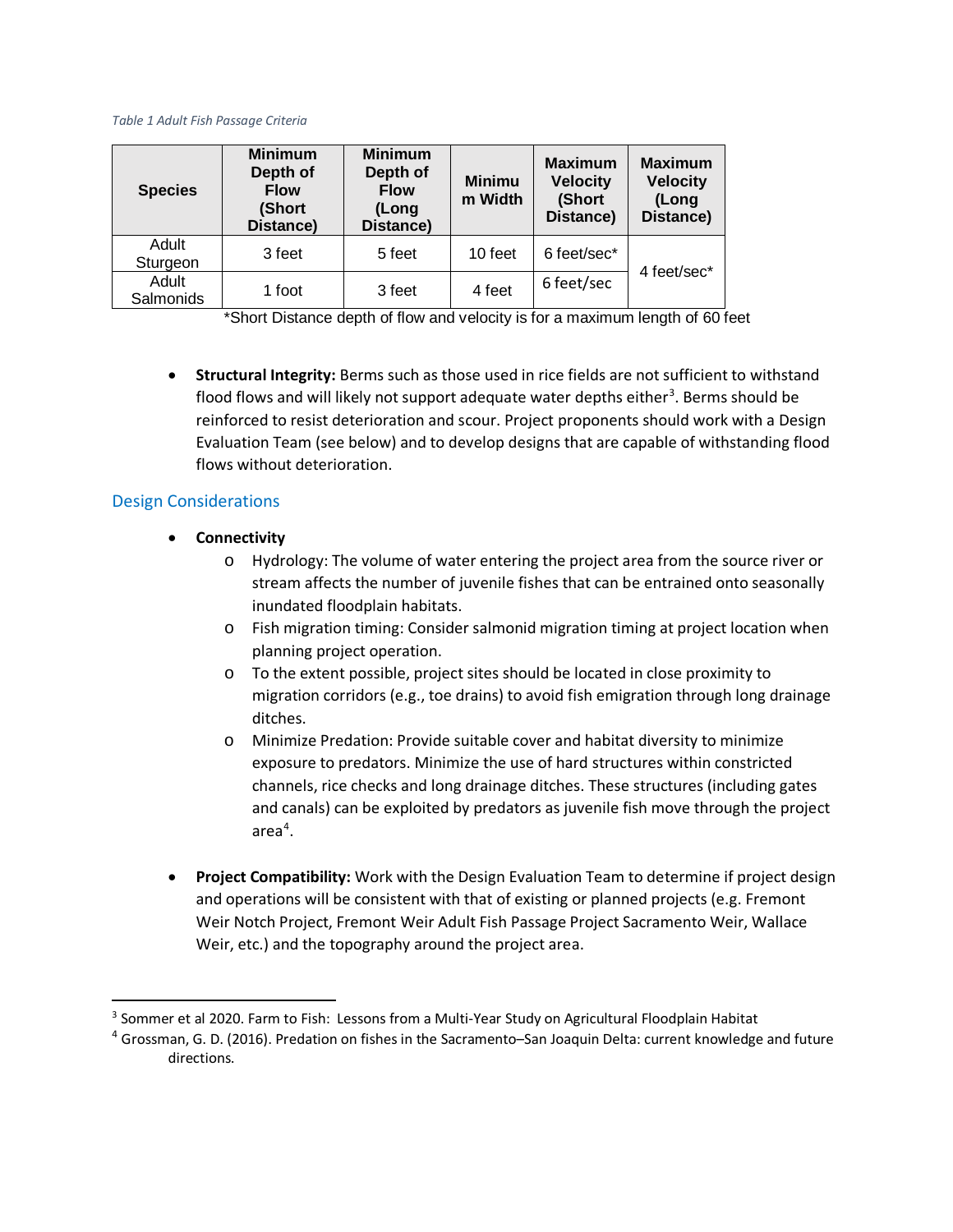- **Contaminants:** The Design Evaluation Team will consider source water contaminant issues when evaluating the anticipated benefits of the project on juvenile salmonid health and survival.
- **Habitat complexity:** Strong consideration should be given to depth variability and habitat complexity, including deeper sections that can add protection from predators<sup>[5](#page-2-0)</sup> and provide temperature refugia. Shallow project areas could reach temperature limits for juvenile salmon earlier in the season, requiring the project area to be drained.

# Operational Guidelines

- **Duration of inundation:** The project should aim for inundation events of 14 days or longer, but even short inundation events may provide ecological benefits to many endangered and threatened fish species on seasonally inundated aquatic habitats (Sommer et al 2004).
- **Landowner/property manager limitations:** Ensure project operations are consistent with those evaluated by the Design Evaluation Team. Unvetted operations could result in unintended impacts on nearby properties or migrating fishes.
- **Annual and inter-annual weather pattern variations:** Work with the Design Evaluation Team to determine appropriate operations for differing water year types. Weatherdependent, regional context of environmental conditions can govern how and when managed floodplains will be beneficial rearing habitats or high-risk environments for juvenile salmon. Prolonged regional drought conditions as well as long-duration, high-flow flood events in a season may eliminate the possibility of managed action for that season.
- **Invasives:** Avoid constant flooded conditions that would promote colonization of predator fish or invasive aquatic weeds
- **Potential triggers for draining the project area:**
	- o *Temperature:* (Daily) Max. 20°C, drain fields fast when max temperature is reached<sup>[6](#page-2-1)</sup>. Forecasts (weather and hydrology) should also inform a decision to drain the fields.
	- o *Dissolved oxygen:* (Daily) Min. 9 mg/L at water temperatures below 50°F (10°C) and greater than 13 mg/L at water temperatures above 50°F (10°C), drain fields fast when minimum DO level is reached<sup>[7](#page-2-2)</sup>.
	- o **pH:** The reported optimal pH range for Chinook salmon is 6.[8](#page-2-3)–8.0<sup>8</sup>.

<span id="page-2-0"></span><sup>&</sup>lt;sup>5</sup> (Hall et al. 2018) Large river habitat complexity and productivity of Puget Sound Chinook salmon

<span id="page-2-1"></span><sup>6</sup> (Marine and Cech 2004) Effects of High Water Temperature on Growth, Smoltification, and Predator Avoidance in Juvenile Sacramento River Chinook Salmon

<span id="page-2-2"></span><sup>7</sup> Yolo Bypass Salmonid Habitat Restoration and Fish Passage Project EIS/EIR

<span id="page-2-3"></span><sup>&</sup>lt;sup>8</sup> (Raleigh et al. 1986) Habitat suitability index models and instream flow suitability curves: Chinook salmon